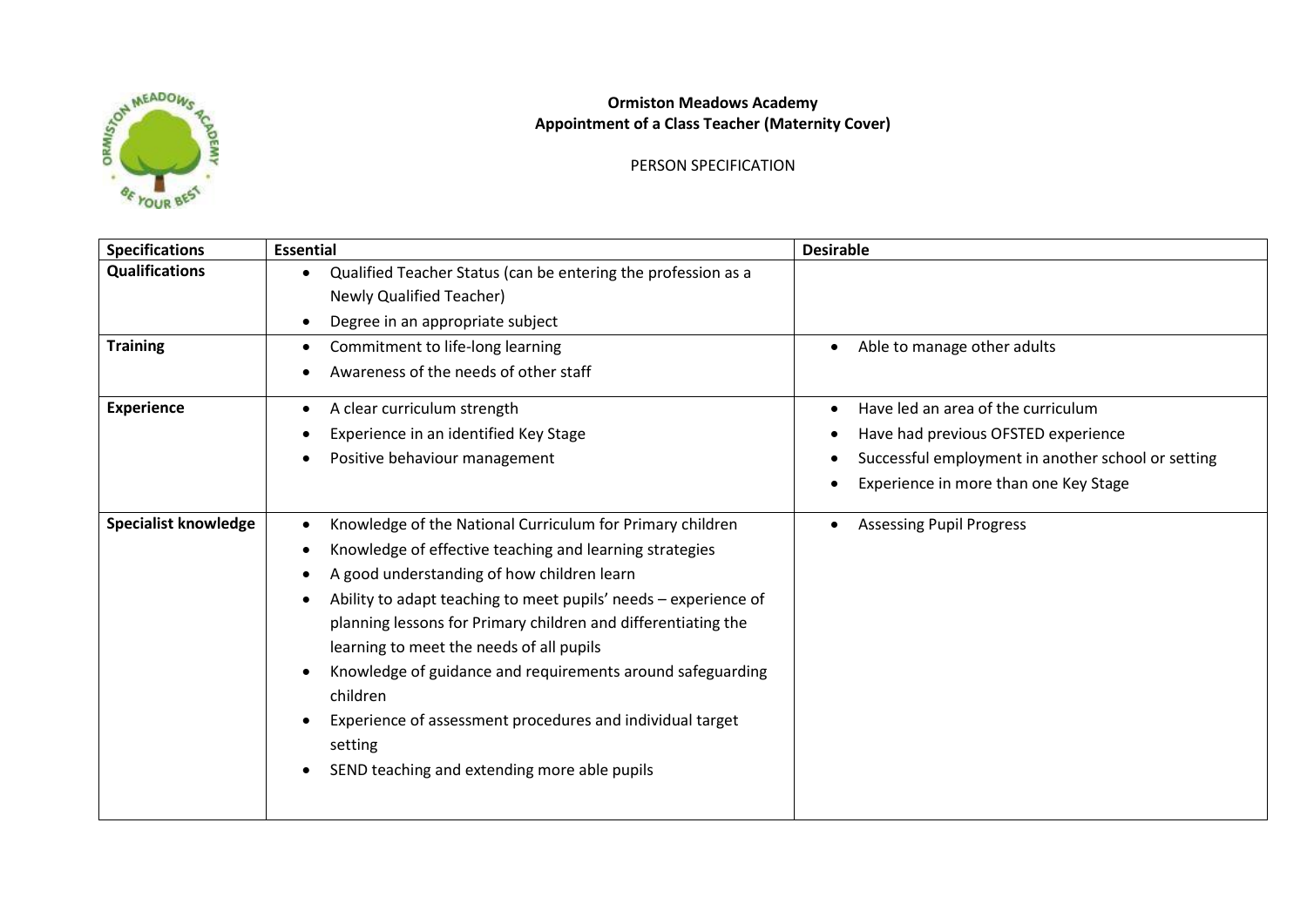| <b>Skills and abilities</b> | Highly effective classroom practitioner                        | Outstanding classroom practitioner                  |
|-----------------------------|----------------------------------------------------------------|-----------------------------------------------------|
|                             | The ability to work with and support other adults $-$ parents, | An area of strength that compliments the skills and |
|                             | colleagues                                                     | abilities of those currently in post                |
|                             | Excellent organisational skills                                | Aspire to become a school leader                    |
|                             | The practical application of IT as a tool to enhance learning  |                                                     |
|                             | Prepared to be flexible                                        |                                                     |
| <b>Personal attributes</b>  | Good interpersonal skills                                      | Willingness to work with the wider community        |
|                             | Child centred with an inclusive approach                       | Committed to equal opportunities                    |
|                             | A professional approach to the interview process               | Team player                                         |
|                             | Willingness to teach in more than one Key Stage                |                                                     |
|                             | The ability to stay calm                                       |                                                     |
|                             | Enthusiasm for teaching                                        |                                                     |
|                             | Resilience                                                     |                                                     |

**Ormiston Meadows Academy is committed to safeguarding and promoting the welfare of children, and expects all staff and volunteers to share this commitment. Please visit our school website – www.ormistonmeadows.co.uk – to view our Safeguarding Statement and Policy. Our Equality Policy can also be found on our website**

Candidates invited to interview will be required to bring with them certificates evidencing any qualifications declared on their application form. The successful candidate will be required to undergo pre-employments checks, including:

- Barred List and DBS check
- Right to Work in the UK check
- Confirmation of ID
- Two satisfactory references
- Health Clearance
- Qualifications check
- Verification of address check
- Prohibition check
- Certificate of Good Conduct, in addition for Teaching posts a Letter of Professional Standing (if appropriate)